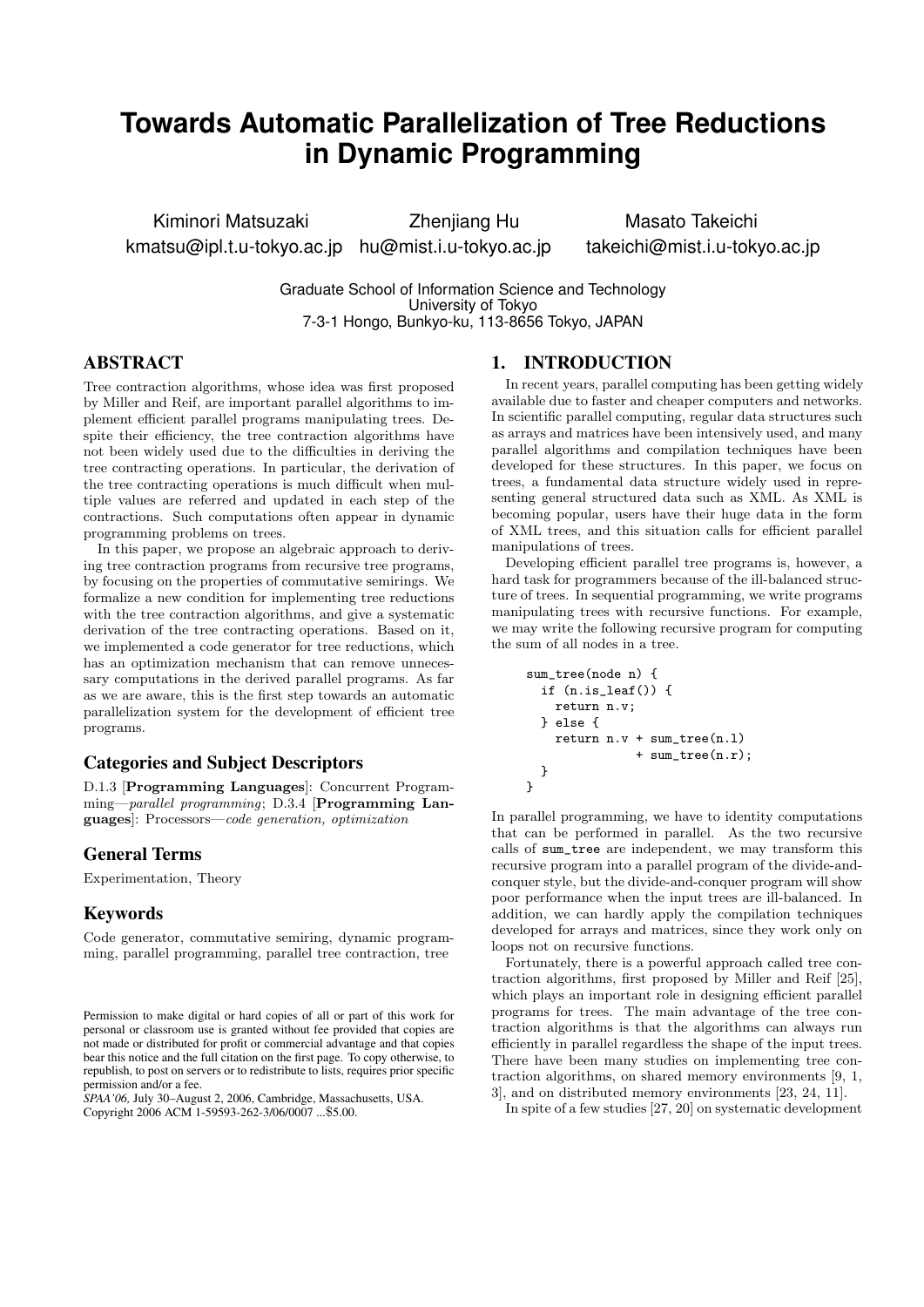(derivation) of parallel tree contraction programs, developing tree contraction programs is still a hard task. To see this, consider a famous dynamic programming problem on trees called "party planning problem" [10].

The president of a company wants to have a company party. To make the party fun for all attendees, the president does not want both an employee and his or her direct supervisor to attend. The company has a hierarchical structure, that is, the supervisory relations form a tree rooted at the president, and the personnel office has rating each employee with a conviviality rating of a real number. Given the structure of the company and the ratings of employees, the problem is to mark the guests so that the sum of the conviviality ratings of marked guests is its maximum.

To simplify the problem, we assume that the given structure is a binary tree, and compute the maximum sum of the marked guests' ratings. As discussed in [10], we can solve the program by dynamic programming, and write a sequential program in the following recursive way.

```
max_sum(node n) {
  if (n.is\_leaf()) {
    return pair(n.v,0);
  } else {
    (11, 12) = max\_sum(n.1);(r1, r2) = max\_sum(n.r);return pair(n.v+l2+r2,
       max(11,12) + max(11,r2));}
}
```
In this program, two values are computed at the same time: the first value (e.g., l1) is the maximum sum of marked guests' ratings when the root node of the subtree is marked; the second value (e.g., l2) is the maximum sum of marked guests' ratings when the root node is not marked. These simultaneous computations of values make the derivation of tree contraction programs much difficult.

In this paper, we propose an algebraic approach to deriving tree contraction programs from recursive tree programs, by focusing on the properties of commutative semirings. We formalize a condition called *tupled-ring property* to apply the tree contraction approach to the recursive functions with multiple parameters, and show how we can derive tree contraction programs by using this property. We implemented a code generator for translating users' recursive programs into the parallel C++ code based on the derivation algorithm.

The contributions of this paper are summarized as follows.

- *•* We utilized the *properties of algebraic semirings* for deriving parallel programs. So far, associativity and commutativity have been discussed for deriving parallel programs. In this paper, we show distributivity also plays an important role in deriving tree contracting operations.
- *•* We formalize a *new condition* for the dynamic programmings on trees and develop an *algorithm for deriving* the tree contraction programs. Several works gave the conditions for deriving parallel programs, but they did not show how the desired parallel programs

can be systematically obtained from the sequential definitions. In contrast, we not only formalize the condition for applying the tree contraction algorithms, but also developed a systematic method for deriving actual tree contraction programs.

*•* We implemented a *semi-automated code generator* that translates users' annotated recursive (sequential) programs into parallel C++ codes. This system also implements an optimization mechanism that can remove unnecessary computations that may be included when we parallelize the programs.

The paper is organized as follows. In Section 2, we introduce the datatype of binary trees and a general recursive computational pattern called tree reductions, and then review the parallel tree contraction algorithms. In Section 3, we formalize a condition for parallelizing recursive functions based on the properties of commutative semirings, and show the tree contraction programs can be systematically derived from users' recursive programs. In Section 4, we illustrate our code generation system using a non-trivial example of an XPath query. We discuss related work in Section 5, and conclude the paper in Section 6.

# 2. PRELIMINARIES

### 2.1 Trees and Tree Reductions

In this paper, we only consider binary trees. A node has two pointer variables,  $1$  and  $r$ , which indicate the left and the right child nodes respectively, together with other variables showing information associated to the node (e.g., v). To distinguish leaf nodes from internal nodes, we use function is\_leaf(). In this paper, we borrow a lot of notations of classes in  $C++$  or Java. For instance, we describe the left child of a node n as n.l.

Generally speaking, algorithms over recursive data structures are often defined recursively along with the definition of the structures. In the case of binary trees, many tree algorithms are specified in the following recursive form, which is called *tree reductions* (or *tree homomorphisms*) [32].

*Definition 1. (Tree Reduction)* A function f is called tree reduction if it is defined with two functions kl and kn in the following form.

```
f(node n) {
  if (n.is\_leaf()) {
    return kl(n.v);
  } else {
    return kn(n.v, f(n.1), f(n.r));}
}
```
We denote a tree reduction as  $\text{red}(k1, kn)$ .  $\Box$ 

The function sum\_tree in the introduction is a tree reduction  $\text{red}(st_l, st_n)$ , where the two functions are defined as follows. In the following of the paper, we describes the functions as mathematical equations.

$$
st_l(v) = v
$$
  

$$
st_n(v, l, r) = v + l + r
$$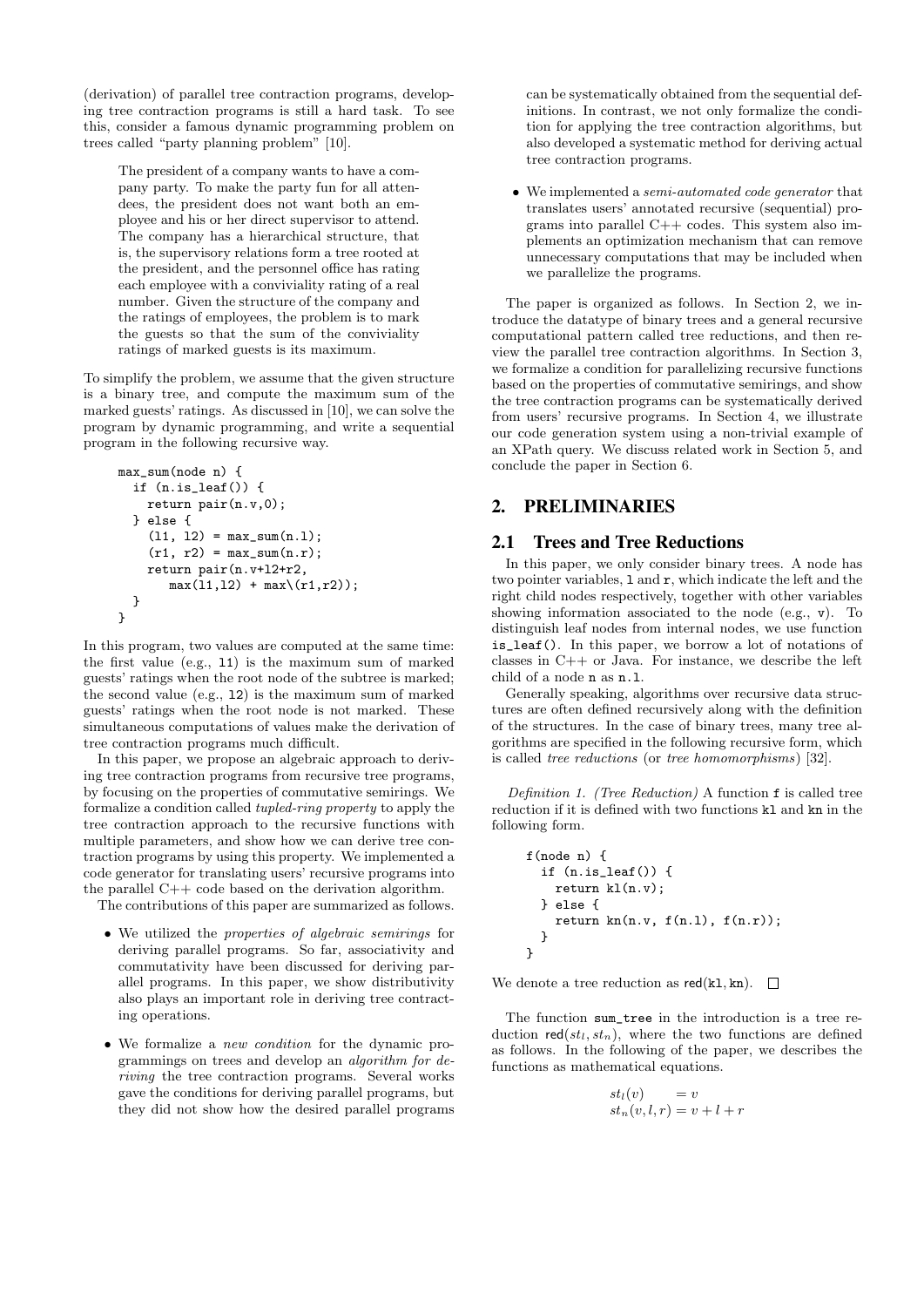The function max\_sum in the introduction is also a tree reduction red(*msl, msn*).

 $ms_l(v) = (v, 0)$  $ms_n(v, (l_1, l_2), (r_1, r_2))$  $=(v + l_2 + r_2, max(l_1, l_2) + max(r_1, r_2))$ 

#### 2.2 Tree Contraction Algorithms

The tree contraction algorithms are very important parallel algorithms for efficient tree manipulations. The idea was first introduced by Miller and Reif [25], and later extended with an optimal and practical algorithm on EREW PRAM developed by Abrahamson et al. [1]. Furthermore, implementations on hypercubes and related networks have been developed [23, 24].

The original tree contraction algorithm consists of two primitive operations called *rake* and *compress*. The rake operation merges a leaf with its parent, and the compress operation merges an internal node that has only one child with its child. Several tree contraction algorithms have been developed under the assumption of binary trees. The shunt contraction algorithm developed by Abrahamson et al. [1] uses two symmetric operations instead, namely *contractL* and *contractR*, which are successive calls of the rake operation followed by the compress operation. The contractL operation is applied to a node whose left child is a leaf, and removes two nodes and two edges from the tree as shown in Figure 1. The contractR operation is symmetric to the contractL operation.

Tree contraction algorithms change the order of computations from that of sequential algorithms, and thus some conditions are required to guarantee the correctness of computations. For tree reduction  $\text{red}(k_l, k_n)$ , a sufficient condition is existence of four auxiliary functions  $\phi$ ,  $\psi_L$ ,  $\psi_R$ , and *G* satisfying the following closure property on *G*.

$$
k_n(v, l, r) = G(\phi(v), l, r)
$$
  
\n
$$
G(v, l, G(v', l', r')) = G(\psi_L(v, l, v'), l', r')
$$
  
\n
$$
G(v, G(v', l', r'), r) = G(\psi_R(v, r, v'), l', r')
$$

The first equation says that the function for internal nodes,  $k_n$  can be written by an auxiliary function  $G$ , which satisfies the following two equations. The latter two equations give the closure property of *G* with two auxiliary functions  $\psi_L$ and  $\psi_R$ . If one can develop these four auxiliary functions, then he or she can implement a tree contraction program as shown in Figure 2.

It is worth noting that this condition specifies the equivalent class of acceptable reductions as that of Abrahamson et al. [1], which is given as a closure property on unary functions. We use the condition above in this paper since the condition is more intuitive for the shunt contraction algorithm as the latter two equations exactly correspond to the two contracting operations, namely the contractL and contractR operations.

### 3. TUPLED-RING PROPERTY

In this section, we give a condition to apply the tree contraction to the reductions that compute multiple values simultaneously. The key idea is to utilize algebraic properties of commutative semirings that the functions have. We also show how we can systematically derive the tree contraction programs from the recursive sequential programs.



**Figure 1: The contractL operation.**

- 1. Number the leaves from left to right starting from 0.
- 2. Apply  $\phi$  to each internal node and  $k_l$  to each leaf.
- 3. Iterate (a)–(c) until one leaf remains.
	- (a) For every internal node whose left child is an even-numbered leaf, apply contractL with function *G* if the right child is a leaf or with function  $\psi_L$  if the right child is an internal node.
	- (b) For every internal node that was not involved in the previous step, and whose right child is an even-numbered leaf, apply contractR with function *G* or  $\psi_R$ .
	- (c) Renumber leaves by dividing their number by 2.

#### **Figure 2: Shunt contraction algorithm.**

First we define commutative semirings.

*Definition 2.* An algebra  $A = \{D, \oplus, \otimes\}$  is said to be a commutative semiring, if  $D$  is the carrier,  $\oplus$  is an associative and commutative operator with unit *ι⊕*, and *⊗* is an associative and commutative operator with unit *ι<sup>⊗</sup>* and distributes over *⊕*.

Three examples of commutative semirings are

$$
\begin{array}{l}\{\mathbf{Num}, +, \times\}, \\ \{\mathbf{Num}, \uparrow, +\}, \text{and} \\ \{\mathbf{Bool}, \vee, \wedge\} \end{array}
$$

where the operator *↑* denotes the *max* function that returns the bigger of the two inputs. The latter two commutative semirings are often seen in dynamic programmings.

Next, we define a class of functions on these commutative semirings. For some finite  $k$ ,  $\mathcal{D}^k$  denotes a set of finitely tupled values  $(v_1, v_2, \ldots, v_k)$  where  $v_i \in \mathcal{D}$ .

*Definition 3.* Let  $\{\mathcal{D}, \oplus, \otimes\}$  be a commutative semiring. Function  $g: \mathcal{D}^k \to \mathcal{D}$  is said to be a *linear polynomial function*, if it can be defined in the following form:

$$
g(x_1, x_2,..., x_k)
$$
  
=  $(a_1 \otimes x_1) \oplus (a_2 \otimes x_2) \oplus \cdots \oplus (a_k \otimes x_k) \oplus a_{k+1}$ 

where  $a_1, a_2, \ldots, a_k$  and  $a_{k+1}$  are constants.  $\Box$ 

The function for internal nodes in a tree reduction takes two sets of recursive results from the left child and the right child. For example, the function *ms<sup>n</sup>* in Section 2.1 takes  $(l_1, l_2)$  and  $(r_1, r_2)$ . Therefore, we specify a class of functions that take two sets of values on an analogy of linear polynomial functions.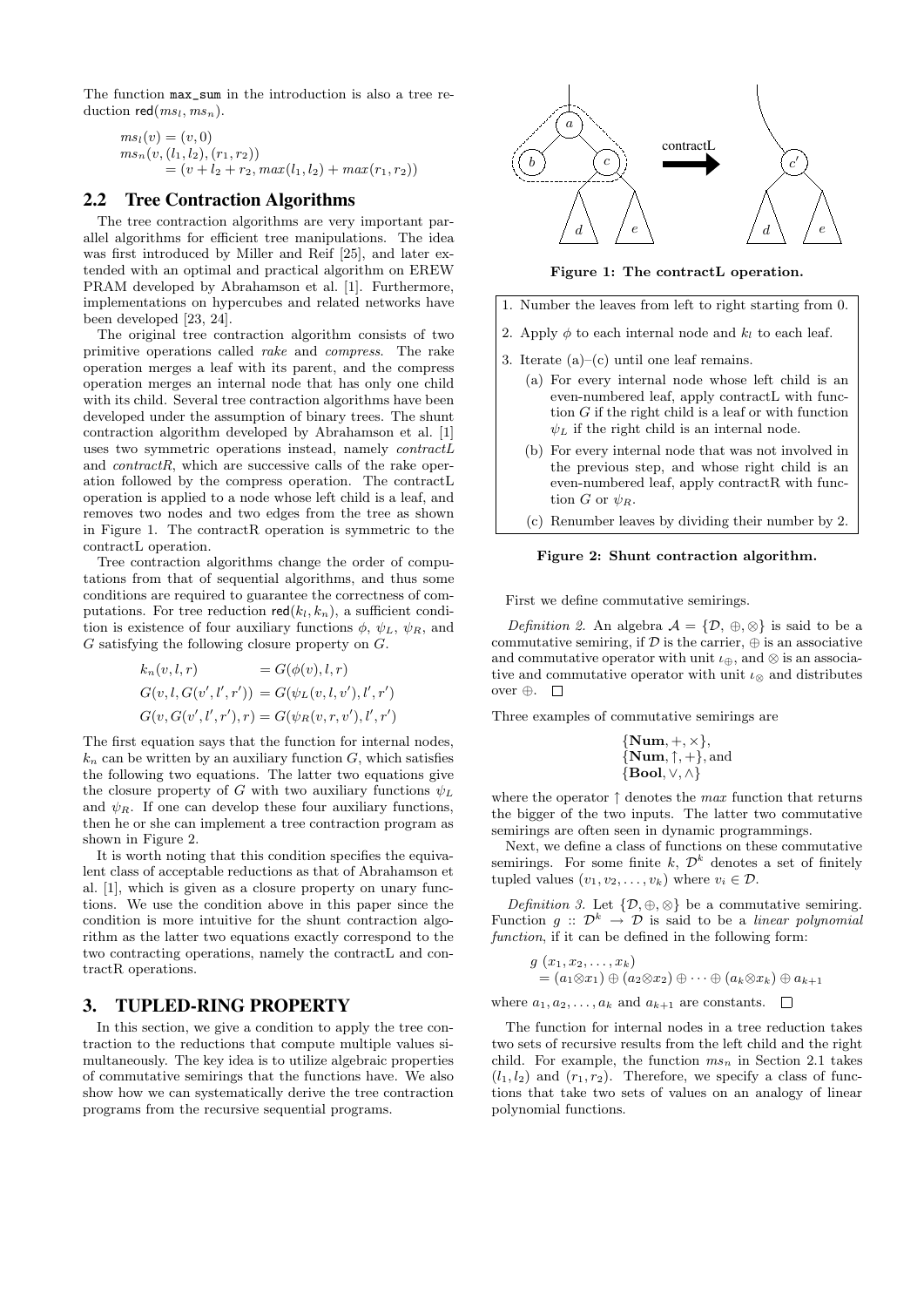*Definition 4. (Bi-linear Polynomial Function)* Let *A* be a domain and  $\{\mathcal{D}, \oplus, \otimes\}$  be a commutative semiring. Function  $g : (A, \mathcal{D}^k, \mathcal{D}^k) \rightarrow \mathcal{D}$  is said to be a *bi-linear polynomial function*, if it can be defined in the following two forms:

$$
g(v, (l_1, l_2, \ldots, l_k), (r_1, r_2, \ldots, r_k))
$$
  
=  $(a_1 \otimes l_1) \oplus (a_2 \otimes l_2) \oplus \cdots \oplus (a_k \otimes l_k) \oplus a_{k+1}$   
=  $(b_1 \otimes r_1) \oplus (b_2 \otimes r_2) \oplus \cdots \oplus (b_k \otimes r_k) \oplus b_{k+1}$ 

where  $a_1, a_2, \ldots, a_k$  and  $a_{k+1}$  are values computed only from  $r_1, r_2, \ldots, r_k$  and  $v; b_1, b_2, \ldots, b_k$  and  $b_{k+1}$  are values computed only from  $l_1, l_2, \ldots, l_k$  and  $v$ .  $\Box$ 

Note that the class of the bi-linear polynomial functions is broader than that of the linear functions with respect to all the arguments. For example, the following function *g*

$$
g(v,(l_1),(r_1))=l_1\otimes r_1
$$

is a bi-linear polynomial function but not a linear polynomial function with respect to  $l_1$  and  $r_1$ .

In this paper, we deal with the reductions whose function for internal nodes is defined with *k* bi-linear polynomial functions. In the following of this section, we use the function *ms<sup>n</sup>* for the party planning problem as our running example.

$$
ms_n(v, (l_1, l_2), (r_1, r_2))
$$
  
= 
$$
\begin{pmatrix} v + l_2 + r_2 \ (l_1 \uparrow l_2) + (r_1 \uparrow r_2) \end{pmatrix}
$$

Let  $ms_{n1}$  and  $ms_{n2}$  be functions that computes the first and second results of the function *msn*. These two functions are indeed bi-linear polynomial functions as seen in the following transformations. Note that *−∞* is the unit of operator *↑*, and is the zero-element on  $\{Num, \uparrow, +\}.$ 

$$
ms_{n1}(v,(l_1,l_2),(r_1,r_2))
$$
  
=  $(-\infty + l_1) \uparrow ((v + r_2) + l_2) \uparrow -\infty$   
=  $(-\infty + r_1) \uparrow ((v + l_2) + r_2) \uparrow -\infty$   

$$
ms_{n2}(v,(l_1,l_2),(r_1,r_2))
$$
  
=  $((r_1 \uparrow r_2) + l_1) \uparrow ((r_1 \uparrow r_2) + l_2) \uparrow -\infty$   
=  $((l_1 \uparrow l_2) + r_1) \uparrow ((l_1 \uparrow l_2) + r_2) \uparrow -\infty$ 

We have observed several examples that can be parallelized by the tree contraction algorithms (some examples are in [21]), and would like to conjecture that *a reduction* algorithm  $\text{red}(k_l, k_n)$  could be parallelized by the tree contrac*tion algorithms, if the function k<sup>n</sup> is defined with a set of bi-linear polynomial functions.* In the rest of this section, we will show that this conjecture is true by deriving all four auxiliary functions from the definition of the function *kn*.

The key idea is that the set of linear polynomial functions can be represented with matrices and matrix multiplications. The set of *k* bi-linear polynomial functions are formalized as the following (*k*+1)-dimensional matrix multiplications on the semiring  $\{\mathcal{D}, \oplus, \otimes\}$ . Let  $x_1, x_2, \ldots, x_k$  be results of function *kn*, that is,

$$
(x_1, x_2, \ldots, x_k) = k_n(v, (l_1, l_2, \ldots, l_k), (r_1, r_2, \ldots, r_k))
$$

then we can formalize the computation of  $k_n$  as the following  $(k+1)$ -dimensional matrix multiplications on the commutative semiring  $\{\mathcal{D}, \oplus, \otimes\}$ . For readability, we may denote a tuple as a column vector.



**Figure 3: Intuitive meaning of** *G* **and the assigned values** *v* **and** *M***. At the internal node we compute**  $k_n(v, l, r)$  followed by the multiplication of *M***.** 

$$
(x_1, \ldots, x_k, \iota_{\otimes})^T
$$
\n
$$
= \begin{pmatrix}\na_{11} & \cdots & a_{1k} & a_{1(k+1)} \\
\vdots & \ddots & \vdots & \vdots \\
a_{k1} & \cdots & a_{kk} & a_{k(k+1)} \\
\iota_{\oplus} & \cdots & \iota_{\oplus} & \iota_{\otimes}\n\end{pmatrix} \times_{\otimes, \oplus} \begin{pmatrix}\nl_1 \\
\vdots \\
l_k \\
\iota_{\otimes}\n\end{pmatrix}
$$
\n
$$
= \begin{pmatrix}\nb_{11} & \cdots & b_{1k} & b_{1(k+1)} \\
\vdots & \ddots & \vdots & \vdots \\
b_{k1} & \cdots & b_{kk} & b_{k(k+1)} \\
\iota_{\oplus} & \cdots & \iota_{\oplus} & \iota_{\otimes}\n\end{pmatrix} \times_{\otimes, \oplus} \begin{pmatrix}\nr_1 \\
\vdots \\
r_k \\
\iota_{\otimes}\n\end{pmatrix}
$$

In the following, we denote the matrices and tupled values in the bold font such as *M* or *l*, and  $\times$  for the matrix multiplication. By using this matrix notation, we can rephrase the condition for the tree contraction algorithms. Let  $\mathbf{l} = (l_1, l_2, \ldots, l_k)^T$ ,  $\mathbf{r} = (r_1, r_2, \ldots, r_k)^T$ ,  $g_r(v, \mathbf{r})$  be the matrix of  ${a_{ij}}$  above, and  $g_l(v, l)$  be the matrix of  ${b_{ij}}$ . With the two functions  $g_l$  and  $g_r$ , we can specify the condition simply as follows.

$$
\begin{pmatrix} k_n(v, l, r) \\ \iota_{\otimes} \end{pmatrix} = g_r(v, r) \times \begin{pmatrix} l \\ \iota_{\otimes} \end{pmatrix}
$$

$$
\begin{pmatrix} k_n(v, l, r) \\ \iota_{\otimes} \end{pmatrix} = g_l(v, l) \times \begin{pmatrix} r \\ \iota_{\otimes} \end{pmatrix}
$$

For our running example, *msn*, we can derive the functions *g<sup>l</sup>* and *g<sup>r</sup>* as follows straightforwardly from the definition of bi-linear polynomial functions.

$$
g_l\left(v, \left(\begin{array}{c}l_1\\l_2\end{array}\right)\right) = \left(\begin{array}{ccc} -\infty & v+l_2 & -\infty \\ l_1 \uparrow l_2 & l_1 \uparrow l_2 & -\infty \\ -\infty & -\infty & 0 \end{array}\right)
$$

$$
g_r\left(v, \left(\begin{array}{c}r_1\\r_2\end{array}\right)\right) = \left(\begin{array}{ccc} -\infty & v+r_2 & -\infty \\ r_1 \uparrow r_2 & r_1 \uparrow r_2 & -\infty \\ -\infty & -\infty & 0 \end{array}\right)
$$

We now develop the four auxiliary functions from the functions  $k_n$ ,  $g_r$ , and  $g_l$  given in the matrix representation. We assign for each node the original value of the node *v* and a  $(k+1)$ -dimension matrix  $M$ , and define the auxiliary function *G* as the following equation.

$$
\left(\begin{array}{c}G((v,\pmb{M}),\pmb{l},\pmb{r})\\ \iota_{\otimes} \end{array}\right)=\pmb{M}\times\left(\begin{array}{c} k_n(v,\pmb{l},\pmb{r})\\ \iota_{\otimes} \end{array}\right)
$$

An intuitive meaning of *G* is illustrated in Figure 3.

As discussed in Section 2, a condition for the tree contraction algorithms is given by three equations. After the substitution of  $(v, M)$  to  $v$ , the first equation is given as

$$
k_n(v, \mathbf{l}, \mathbf{r}) = G(\phi(v), \mathbf{l}, \mathbf{r})
$$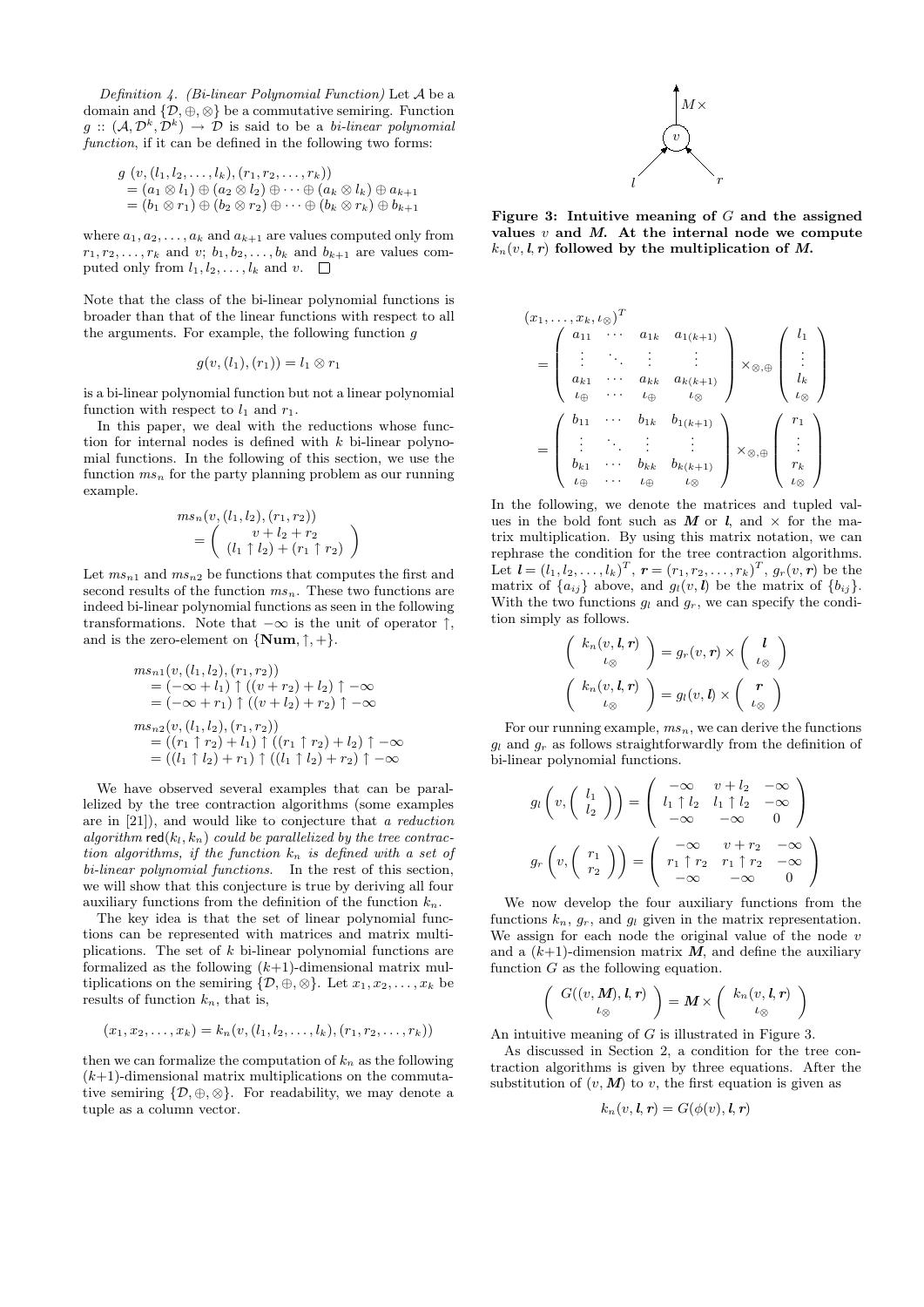

**Figure 4: Contracting operation on matrix notation.**

and by simple calculations with the definition of *G*, we obtain the definition of *φ*:

$$
\phi(v)=(v,\mathbf{I})
$$

where  $I$  is the identity matrix of  $(k+1)$ -dimension. The identity matrix is a matrix whose diagonal elements have value  $\iota_{\otimes}$  and the other elements have value  $\iota_{\oplus}$ .

Next, we derive the auxiliary functions for the contracting operation,  $\psi_L$  and  $\psi_R$ , from the latter two equations in the conditions of the tree contraction. When the left child is a leaf we apply the contractL operation, for which we require the following equation on auxiliary functions.

$$
G((v, M), l, G((v', M'), l', r'))= G(\psi_L((v, M), l, (v', M')), l', r')
$$

We calculate the left-hand side as follows.

$$
\left(\begin{array}{c} G((v,M),l,G((v',M'),l',r')) \\ \iota_{\otimes} \\ \operatorname{left}(v',M'),l',r') \end{array}\right) \\ = \{ \begin{array}{c} \text{Definition of } G \} \\ \operatorname{let} \left( \begin{array}{c} r \\ \iota_{\otimes} \end{array} \right) = M' \times \left( \begin{array}{c} k_n(v',l',r') \\ \iota_{\otimes} \end{array} \right) \\ = \{ \text{Application of } g_l \text{ to the parent} \} \\ M \times g_l(v,l) \times M' \times \left( \begin{array}{c} k_n(v',l',r') \\ \iota_{\otimes} \end{array} \right) \\ = \{ \text{Associativity of } \times \text{, and definition of } G \} \\ \left( \begin{array}{c} G((v',M \times g_l(v,l) \times M'),l',r') \\ \iota_{\otimes} \end{array} \right) \end{array}
$$

From the calculations above, we obtain the definition of the auxiliary function  $\psi_L$  as follows, whose intuitive meaning is shown in Figure 4.

$$
\psi_L((v, \mathbf{M}), \mathbf{l}, (v', \mathbf{M}')) = (v', \mathbf{M} \times g_l(v, \mathbf{l}) \times \mathbf{M}')
$$

Symmetric to  $\psi_L$ , we can derive the auxiliary function  $\psi_R$ as follows.

$$
\psi_R((v,\bm{M}),\bm{r},(v',\bm{M}'))=(v',\bm{M}\times g_r(v,\bm{r})\times \bm{M}')
$$

We have successfully derived all the auxiliary functions for the tree contraction algorithms,  $\phi$ ,  $\psi_L$ ,  $\psi_R$ , and *G*, and now summarize the discussion as the following theorem.

THEOREM 1. Let  $k_l$  be a function and  $k_n$  be a function *defined with a set of bi-linear functions. Reduction algorithm*  $\text{red}(k_l, k_n)$  *can be parallelized by using the tree contraction algorithms.*

PROOF. We can derive the auxiliary functions from the function  $k_n$  as discussed so far, and these auxiliary functions guarantee the parallel computation based on the tree contraction algorithms.  $\square$ 

For our running example, we can derive the four auxiliary functions for the tree contraction algorithms as shown in Figure 5, by simply substituting the definitions of  $I$ ,  $g_l$ , etc. to those in the results of the derivation so far. We omitted the elements on the third column and the elements on the third row, since they do not change their values throughout the tree contracting computation. We discuss how we can automatically remove these values in the following section.

#### 4. CODE GENERATOR

The tupled-ring property in the previous section gives a clear condition for parallelizing reductions with multiple parameters, but developing suitable functions is somehow tedious due to the large number of parameters introduced in the matrices.

To encourage programmers to develop parallel programs based on the tupled-ring property, we have developed a prototype system that automatically translates users' recursive specifications into parallel  $C++$  codes. In this section, we describe the outline of our code generator, and then demonstrate the parallelization steps with a non-trivial example.

#### 4.1 Outline of Code Generator

Figure 6 depicts the outline of our code generator. It takes recursive functions written in C++ like notation with some annotations for its input (Figure 10). This notation includes not only operations and functions but also if-statements. We introduced a notation for tuples to enable users to write concisely tree algorithms computing multiple values. We ask users to specify the properties among operators (i.e., commutative semirings) as annotations. For example, users should specify the operators and the units that construct a commutative semiring as shown in the first line in Figure 10.

Our code generator first splits the specification into two parts corresponding to two cases for leaves and for internal nodes by finding if-statement with the predicate of is\_leaf(). The system then transforms the definition for internal nodes into the canonical forms to generate the matrices for functions  $g_l$  and  $g_r$ . This canonicalization is performed in the following three steps.

- 1. We expand the expressions by using the distributive law  $x \otimes (b \oplus c) = (x \otimes b) \oplus (x \otimes c)$ . Note that the if-statement distributes over any operations.
- 2. We flatten the expression with the associative law, and sort the arguments with the commutative law.
- 3. We put sub-expressions together for each argument by using the distributive law in the reversed direction. Here if there is no occurrence of an argument  $x_i$ , then we insert  $(\iota_{\oplus} \otimes x_i)$  that is equal to  $\iota_{\oplus}$ .

After canonicalization, the system checks whether each expression is a linear function, and generates the matrices for two functions  $g_l$  and  $g_r$ .

After deriving the matrices, the system proceeds into the optimization phase. In the optimization phase, the system abstracts the values to four values Z, I, C and V: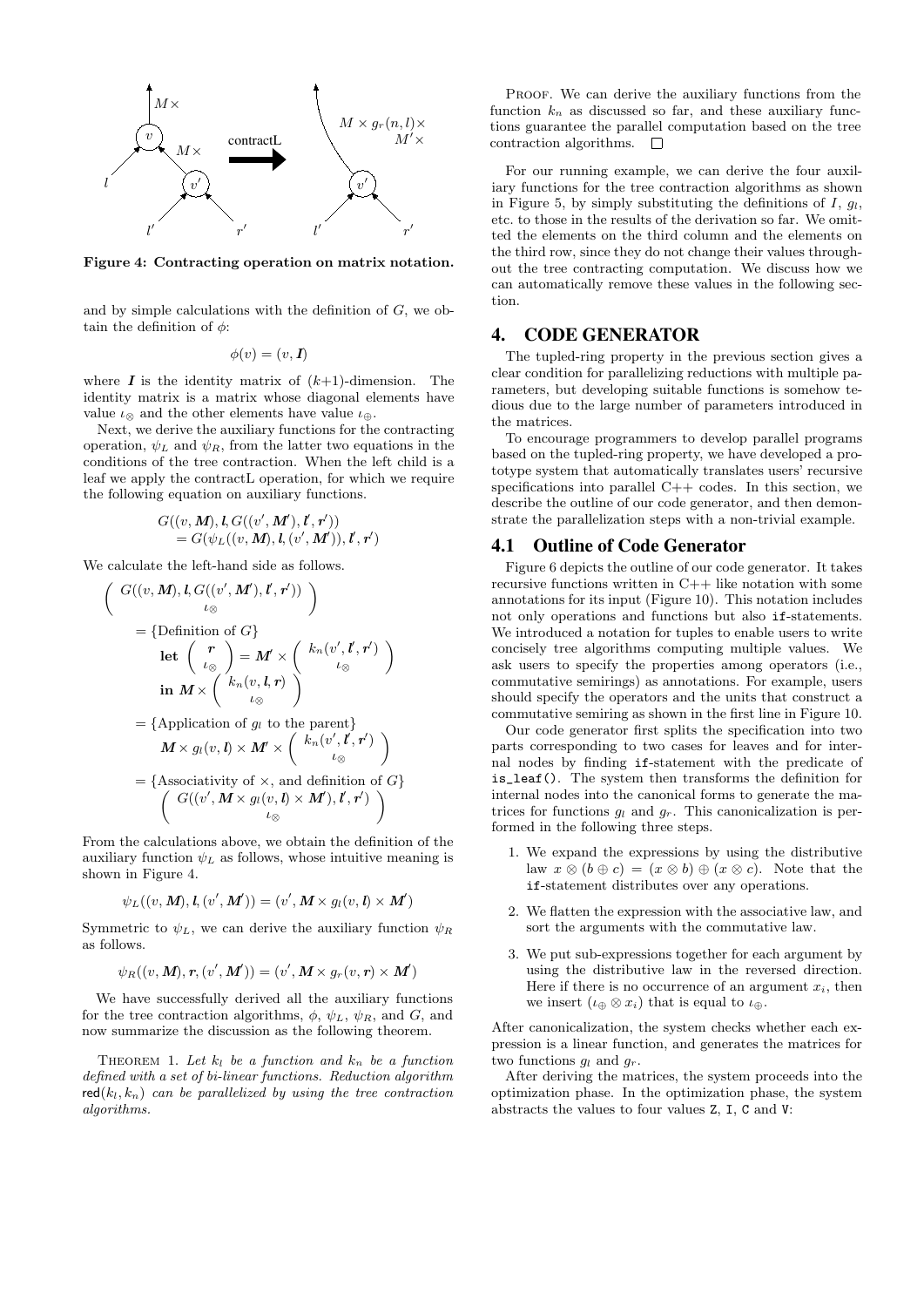$$
\begin{array}{rcl}\n\phi(v) & = & \left(v, \left(\begin{array}{cc} 0 & -\infty \\ -\infty & 0 \end{array}\right)\right) \\
\psi_L\left(\left(v, \left(\begin{array}{cc} a_{11} & a_{12} \\ a_{21} & a_{22} \end{array}\right)\right), \left(\begin{array}{cc} l_1 \\ l_2 \end{array}\right), \left(v', \left(\begin{array}{cc} a'_{11} & a'_{12} \\ a'_{21} & a'_{22} \end{array}\right)\right)\right) & = & \left(v', \left(\begin{array}{cc} a_{11} & a_{12} \\ a_{21} & a_{22} \end{array}\right) \times \left(\begin{array}{cc} -\infty & v+l_2 \\ l_1 \uparrow l_2 & l_1 \uparrow l_2 \end{array}\right) \times \left(\begin{array}{cc} a'_{11} & a'_{12} \\ a'_{21} & a'_{22} \end{array}\right)\right) \\
\psi_R\left(\left(v, \left(\begin{array}{cc} a_{11} & a_{12} \\ a_{21} & a_{22} \end{array}\right)\right), \left(\begin{array}{cc} r_1 \\ r_2 \end{array}\right), \left(v', \left(\begin{array}{cc} a'_{11} & a'_{12} \\ a'_{21} & a'_{22} \end{array}\right)\right)\right) & = & \left(v', \left(\begin{array}{cc} a_{11} & a_{12} \\ a_{21} & a_{22} \end{array}\right) \times \left(\begin{array}{cc} -\infty & v+r_2 \\ r_1 \uparrow r_2 & r_1 \uparrow r_2 \end{array}\right) \times \left(\begin{array}{cc} a'_{11} & a'_{12} \\ a'_{21} & a'_{22} \end{array}\right)\right) \\
G\left(\left(v, \left(\begin{array}{cc} a_{11} & a_{12} \\ a_{21} & a_{22} \end{array}\right)\right), \left(\begin{array}{cc} l_1 \\ l_2 \end{array}\right), \left(\begin{array}{cc} r_1 \\ l_2 \end{array}\right), \left(\begin{array}{cc} r_1 \\ r_2 \end{array}\right
$$

**Figure 5: The definition of contracting operations for the party planning problem. The operator** *×* **is the matrix multiplication on the commutative semiring** *{***Num***, ↑,* +*}.*



C++ code for function definitions

**Figure 6: Outline of our code generator.**

- *•* a Z element denotes the zero-element of the commutative semiring  $(= \iota_{\oplus});$
- *•* an I element denotes the identity-unit of the commutative semiring (=  $\iota_{\otimes}$ );
- *•* a C element denotes a constant value;
- *•* a V element denotes a non-constant value.

First, the system compares the corresponding values in the matrices for  $g_l$ ,  $g_r$  and the identity matrix, and generates an initial matrix for the analysis. In this initial matrix, the V elements denote that the values on the positions are required to the tree contraction algorithms. The system then simulates the computations of the tree contracting operations, by squaring the matrix using the operators given in Figure 7 until the matrix does not change. Computations in squaring have different semantics from original *⊕* and *⊗*: for example, on the original algebra  $Z \otimes 0 = Z$  holds, but in the optimization phase we consider  $Z \otimes' 0 = V$  since the inputs and the output differ. Note that the iteration terminates, since during the squaring the matrix the value may change only to V, and once an element has the value V then the value never changes any more. In the result matrix,

| $\oplus'$   Z I C V                                                                                                              |  |  | $\otimes'$   Z I C V |                                                                                                                               |  |  |
|----------------------------------------------------------------------------------------------------------------------------------|--|--|----------------------|-------------------------------------------------------------------------------------------------------------------------------|--|--|
|                                                                                                                                  |  |  |                      |                                                                                                                               |  |  |
|                                                                                                                                  |  |  |                      |                                                                                                                               |  |  |
|                                                                                                                                  |  |  |                      |                                                                                                                               |  |  |
| $\begin{tabular}{c ccccc} Z & Z & I & C & V \\ \hline I & I & V & V & V \\ C & C & V & V & V \\ V & V & V & V & V \end{tabular}$ |  |  |                      | $\begin{array}{c cccccc} Z & Z & V & V & V \\ \hline I & V & I & C & V \\ C & V & C & V & V \\ V & V & V & V & V \end{array}$ |  |  |

**Figure 7: Semantics of two operations on four values.**

the value V indicates that the element should be computed through the tree contraction because the value may change; and the other values denote that the elements do not change through the tree contractions and we can remove them by substituting the values to the variables. If the value is Z or I then we can furthermore remove the computations as well. Thus, this optimization can reduce the computation time as well as the memory space during the tree contractions.

The system finally generates the code of parallel programs. Since tree contraction algorithms have quite different implementations on various parallel environments, it is unrealistic to generate the program code specific to each lowerlevel architecture. The system, therefore, generates the code for the parallel tree skeletons in the SkeTo library [19]. The parallel tree skeletons abstract the lower-level tree contraction algorithms and we can obtain a reasonably fast parallel code by supplying the definition of parameter functions of the skeletons. The system generates  $C++$  code for the definition of tuples, the function objects for  $k_l$ ,  $k_n$ ,  $\phi$ ,  $\psi_L$ ,  $\psi_R$ and *G*.

#### 4.2 Example: Parallelizing XPath Queries

In this section, we demonstrate our code generator with a nontrivial application, namely parallelization of XPath queries. XPath query [5] is one of the core processings in the XSLT [17] and XQuery [6], which is widely used in processing XML trees. As our running example, we will generate a parallel code for the following XPath query.

#### //a[./b/following-sibling::c]

This XPath query searches a node labeled a that has children labeled b and c in this order from left (Note that other children may appear).

Since XML tree is a general tree whose internal nodes may have an arbitrary number of children, we need to represent a XML tree as a binary tree. Here, we use a binary-tree representation illustrated in Figure 8 [10]. In this binarytree representation, the left child and the right child of a node denote the left-most child and the right sibling in the original XML tree, respectively.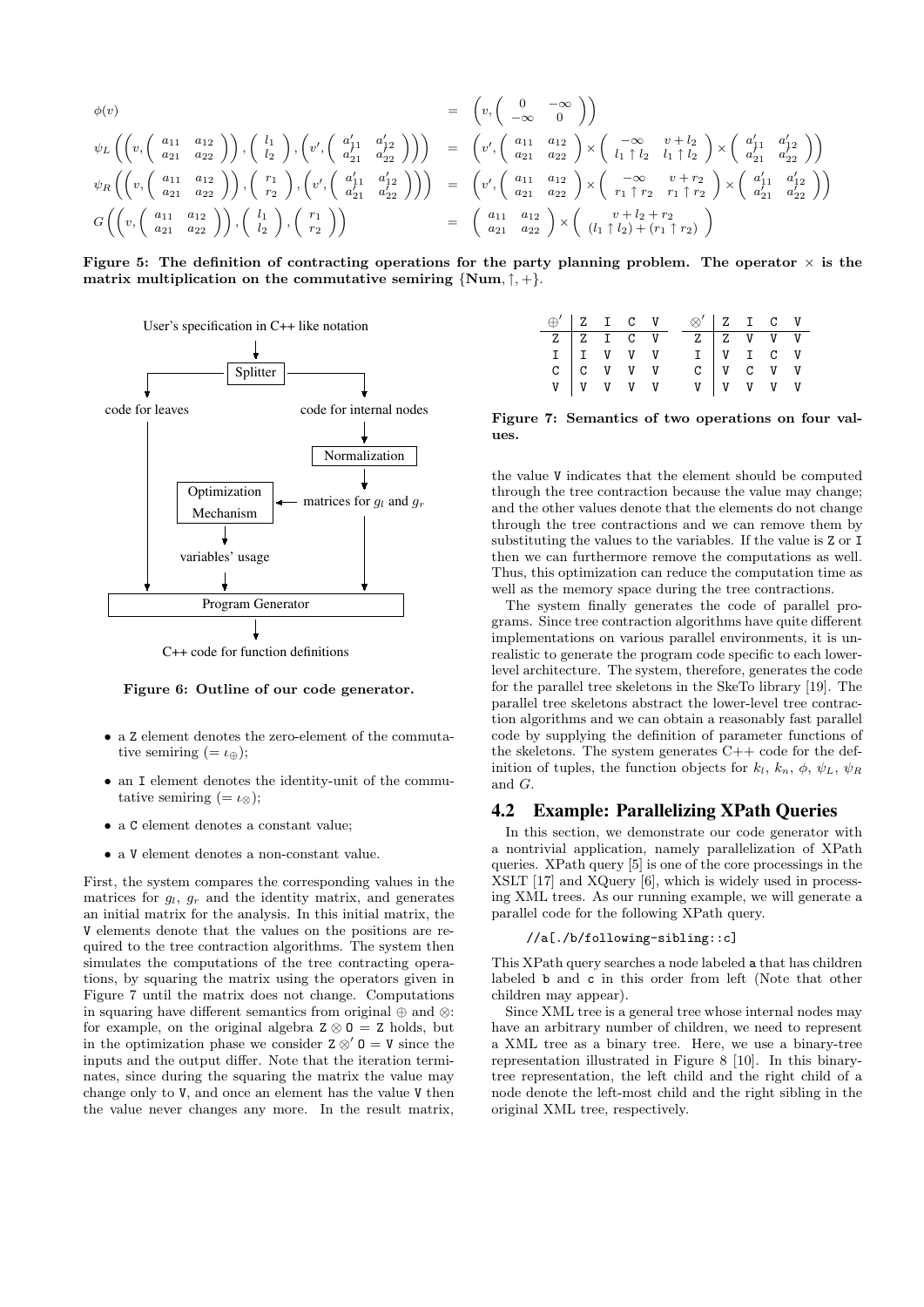

**Figure 8: Binary-tree representation of XML tree.**



**Figure 9: A nondeterministic automaton for the sample XPath query. Transition labeled** *x*(*ch*) **occurs if the child has the original state and the node has value** *x***. Transition labeled** *x*(*sib*) **shows the case of sibling.**

It is known that an XPath query can be translated into an automaton [29]. In the case of our running example, the XPath query is performed by matching the nondeterministic finite automaton shown in Figure 9 to the path from each node to the root. By using dynamic programming technique, we can write a recursive program that performs the XPath query by computing three variables v0, v1 and v2 (Figure 10), which respectively correspond to the three states  $S_0$ ,  $S_1$  and  $S_2$  in Figure 9.

Now we demonstrate how the system generates a parallel program from the input sequential program based on the tupled-ring property.

The system first splits the definitions for leaves and internal nodes, and parses the definition for internal nodes. In this analysis, the system generates an abstract syntax tree corresponding to the following segment of program.

```
//semiring (bool, ||, &&, false, true)
//recursion (l0, l1, l2) (r0, r1, r2)
//node v
//results (v0, v1, v2)v0 = r0 || (v == 'c')v1 = ((v == 'b') \& x) r0) || r1
v2 = ((v == 'a') & 2 & 11) || 12 || r2
```
The system then normalizes the abstract syntax tree for each equation into the canonical forms. Here, let us consider normalizing the equation of  $v2$  for the parameters  $r0$ ,  $r1$  and r2. At the first phase, the system applies the distributive law to expand all the parts related to the parameters. For the equation of v2 the system does nothing, since the operator && is inside of ||. The system then sorts the subexpressions with respect to the arguments r0, r1 and r2.

$$
v2 = ((v == 'a') \& 11) || 12 || r2
$$

$$
= r2 || ((v == 'a') \& 11) || 12
$$

Finally, the system applies the distributive law in the reversed direction. For the arguments r0 and r1, there are no occurrences of the arguments and thus the system inserts a special value ZERO representing *ι<sup>⊕</sup>* with the arguments. For the argument r2, there is no coefficient and thus the system inserts a special value ONE representing *ι⊗*. Therefore, the system transforms the equation as follows.

 $v2 = r2$  ||  $((v == 'a')$  & 11) || 12 = (ZERO && r0) (ZERO && r1) || (ONE && r2) ||  $(((v == 'a') & 2 & 11) || 12)$ 

After normalizing all the expressions with respect to the parameters **r0**, **r1** and **r2**, we obtain the following  $4 \times 4$ matrix for the function *gl*.

| ONE                        |               | ZERO ZERO $(v == 'c')$          |
|----------------------------|---------------|---------------------------------|
| $(v == 'b')$ ONE ZERO ZERO |               |                                 |
| ZERO                       |               | ZERO ONE $((y == 'a')&&1)$   12 |
| ZERO                       | ZERO ZERO ONE |                                 |

In the same way, we obtain the following matrix for the function  $g_r$ .

| ZERO ZERO                |          | ZERO $r0  (v=-c')$                      |
|--------------------------|----------|-----------------------------------------|
| ZERO ZERO                |          | ZERO $((v=$ <sup>b</sup> ')&&r0) $  r1$ |
| ZERO $(v == 'a')$ ONE r2 |          |                                         |
| ZERO ZERO                | ZERO ONE |                                         |
|                          |          |                                         |

Of course, the identity matrix is given as follows.

| ONE.    | ZERO    | 7.F.R.O | 7.F.R.O |
|---------|---------|---------|---------|
| ZERO    | NNF.    | 7.F.R.O | 7.F.R.O |
| 7.F.R.O | 7.F.R.O | ONE.    | 7.F.R.O |
| 7.F.R.O | ZERO    | 7.F.R.O | ONE.    |

By comparing these three matrices, the system generates a matrix for the optimization phase. In this comparison, if all the corresponding values are ZEROs the value in the generated matrix becomes Z, and if the corresponding values are different the value in the generated matrix becomes V even if values are Z or I. Of course, if an element has variables such as v, l0 and r0, then the corresponding element necessarily becomes V. For our example, we obtain the following matrix as the initial matrix of the optimization phase.

| VZZV    |  |
|---------|--|
| v v z v |  |
| Z V I V |  |
| Z Z Z I |  |

In the optimization phase, the system iterates squaring the matrix until the same matrix appears, and the calculation yields the following results.

| V Z Z V |  |                                 | v z z v |         |  | v z z v |         |  |
|---------|--|---------------------------------|---------|---------|--|---------|---------|--|
|         |  | V V Z V --> V V Z V --> V V Z V |         |         |  |         |         |  |
| ZVIV    |  |                                 |         | v v 1 v |  |         | V V I V |  |
| Z Z Z I |  |                                 |         | Z Z Z I |  |         | Z Z Z I |  |

The last matrix above has eight V elements, and indicates that we need those eight elements in the computations of tree contracting operations. The other values can be removed from the generated parallel code, and thus we can reduce the number of variables to a half by this optimization.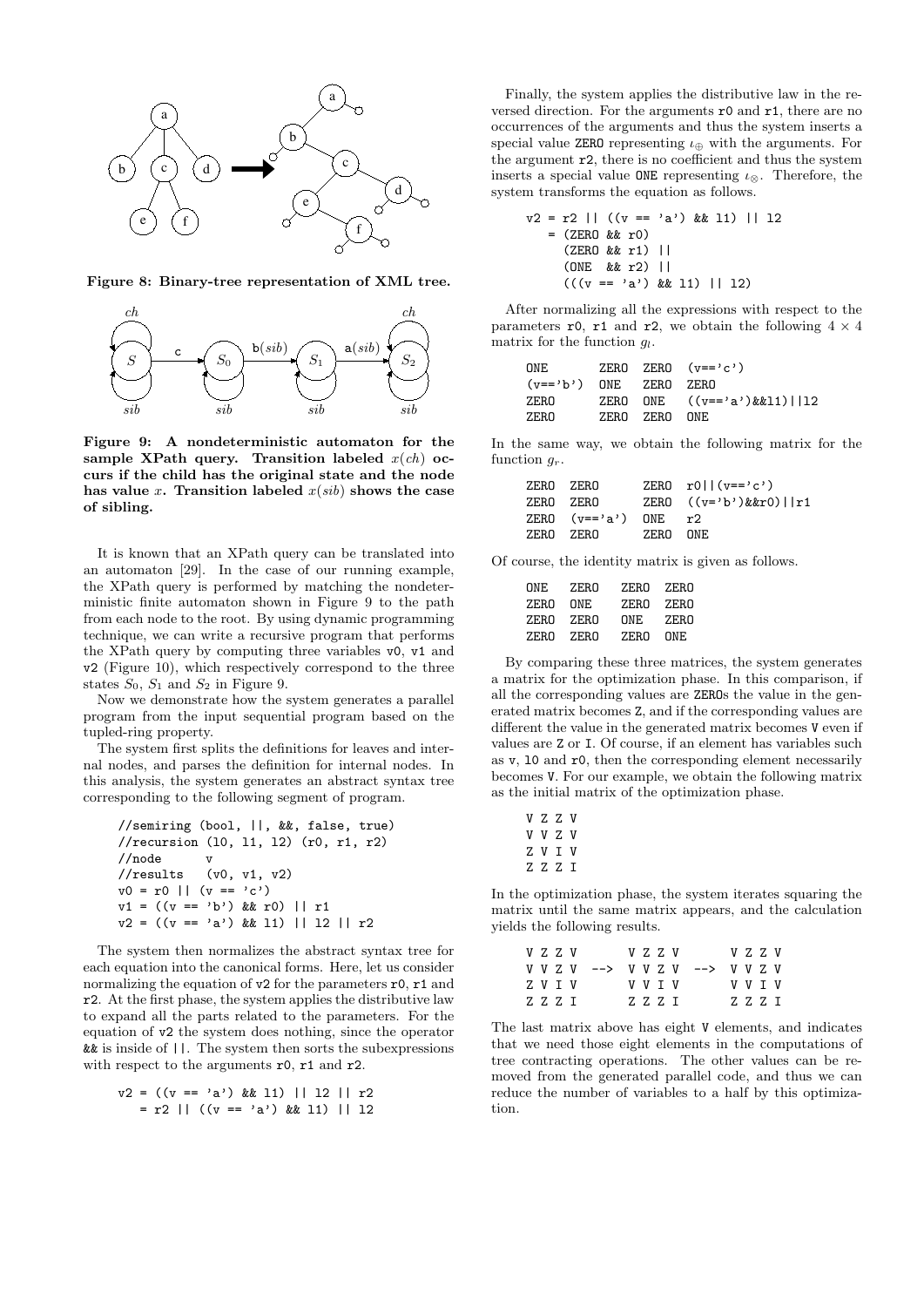```
// semiring(bool, ||, &&, false, true);
tuple<bool> xpquery(node< char > n) {
  if (n.is_leaf()) {
    return (false, false, false);
  } else {
    tuple <b>bold</b> <math>(10, 11, 12) =</math> <b>xpquery(n.1)</b>;tuple <b>bool</b> > (r0, r1, r2) = <b>xpquery(n.r)</b>;bool v0 = r0 || (n.v == 'c');
    bool v1 = ((n.v == 'b') && r0) || r1;
    bool v2 = ((n.v == 'a') & & 1) || 12 || r2;return (v0, v1, v2);
  }
}
```


```
struct xpquery_inter_val
{
  char v; bool a_0_0, a_0_3, a_1_0, a_1_1, a_1_3, a_2_0, a_2_1, a_2_3;
  xpquery_inter_val() {
    a_0 = true; a_0 = 3 = false; a_1 = 0 = false; a_1 = 1 = true;
    a_11_3 = false; a_21 = false; a_20 = false; a_23 = false;
  }
};
  ...
struct xpquery_psi_L {
  xpquery_inter_val operator()( xpquery_inter_val n, xpquery_ret_val l, xpquery_inter_val r ) {
    xpquery_inter_val res;
    char v = n.v;res.a_0_0 = n.a_0_0 && r.a_0_0;
    res.a_0_3 = (n.a_0_0 \& (r.a_0_3 || (v == 'c'))) || n.a_0_3;res.a_1_0 = (n.a_11 0 k k r.a_10) || (((n.a_11 0 k k (v == 'b')) || n.a_10) 0 k r.a_00);
       ....
    res.v = r.v;return res;
  }
};
  ...
/* in user's code */
    ret val n = tree skeletons::reduce(
                    xpquery_leaf(), xpquery_node(), xpquery_phi(),
                    xpquery_psi_L(), xpquery_psi_R(), xpquery_G(), tree);
```


The system finally generates the parallel program in C++ code. The system first generates the definition of structures for result tuples and for internal contraction steps based on the matrix obtained so far. In our running example, the structure for result tuples xpquery\_ret\_val has three variables v0, v1 and v2, and the structure for the contraction xpquery\_inter\_val has eight values corresponding to the V elements. The system then generates the definition of function objects for functions  $k_l$  and  $k_n$  and auxiliary functions  $\phi$ ,  $\psi_L$ ,  $\psi_R$ , and *G*, from the definition of leaf's case and the two matrices of internal node's case. Segments of the generated code are shown in Figure 11.

# 5. RELATED WORK

# Tree Contraction Algorithms

Tree contraction algorithms, whose idea was first proposed by Miller and Reif [25], are very important parallel algo-

rithms for trees. Many researchers have devoted themselves to developing efficient implementations on various parallel models [1, 3, 4, 9, 13, 23, 24]. Among them, Gibbons and Rytter developed an cost-optimal algorithm on CREW PRAM [13]; Abrahamson et al. developed an cost-optimal and practical algorithm on EREW PRAM [1]; Miller and Reif showed implementations on hypercubes or related networks [23, 24]. The parallel programs derived based on the tupled-ring property can be implemented with all of them.

A lot of tree programs have been described by the tree contraction algorithms [4, 9, 13, 15, 20, 26, 27, 28]. Many of these programs, however, compute a single value instead of tupled values at each contraction step. For example, Cole and Vishkin [9] and He [15] developed parallel algorithms based on the finiteness of the domain, e.g. for the minimum covering-set problem and the maximum independentset problem. Though the maximum independent-set problem is a simpler version of the party planning problem, their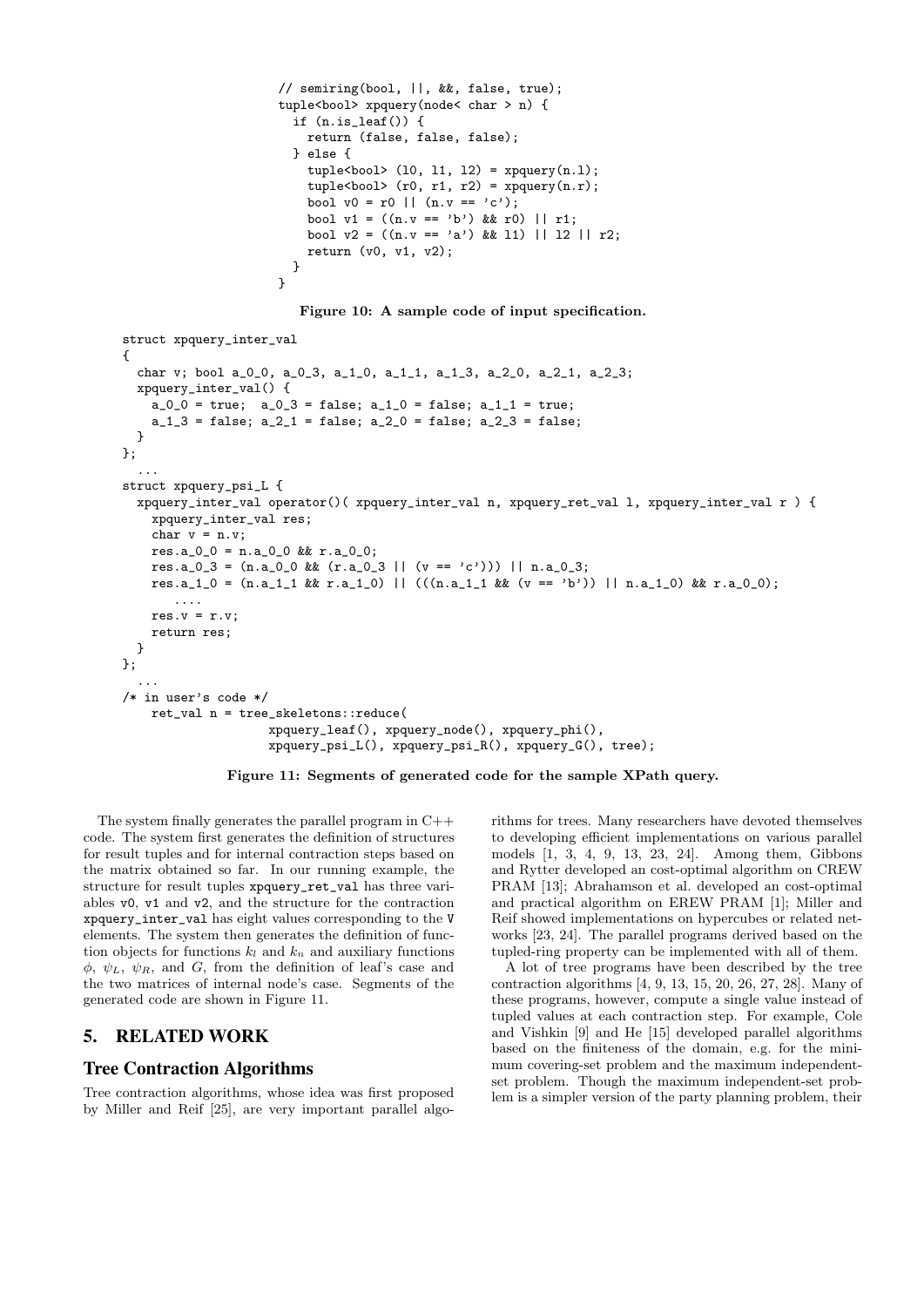approaches are not applicable to development of parallel programs of the party planning problem. Miller and Teng [27] proposed a method for developing parallel programs on computational trees with *min* and *max* functions by focusing on the algebraic properties. They also extended their idea to the evaluation of computational circuits (trees whose each leaf has a value and each internal node has an operator) with finite-sized matrices [26, 28]. Though their approaches are interesting in theory, they impose much restriction on the operators associated to each internal node. We give a concise and practical condition for tree contraction where we can define any computations on the internal nodes under the flexible condition.

### Automatic and Systematic Parallelization

Automatic parallelization of programs is a quite big challenge, and there have been several studies on automatic parallelization of loops over arrays. Fisher and Ghuloum [12] have developed a parallelization system for loops on arrays based on the isomorphism on the shape of program code. Lu and Mellor-Crummey [18] have developed more powerful pattern matching and code generation mechanisms on distributed memory environments. Xu et al. [33] have focused on not only associativity but also distributivity to derive parallel programs from users' programs on lists or arrays, and developed an automatic parallelization system. These studies succeeded in generating automatically the efficient parallel code from users' sequential code. Though there are several studies on parallelizing loops, as far as we are aware there is no (semi-)automatic parallelization system that can be applied to tree structures.

Our work is also related to systematic derivation of parallel programs. Systematic parallelization has been actively studied in the framework of *skeletal parallel programming* [8], and many studies have been done [7, 14, 16, 22, 30] on lists or arrays. For trees, several researchers have studied the systematic parallelization. Skillicorn formalized five primitive computational patterns [31], and the tree reduction is one of them. Ahn and Han [2] and we [21] have developed systematic methods for decomposing complex recursive programs into the combinations of the primitive patterns. Our work is addressed to the generation of efficient parallel programs from the primitives derived so far.

#### 6. CONCLUSION

In this paper, we have proposed a concise condition named tupled-ring property for developing tree contraction programs for complex reductions. The key idea is to focus on the algebraic properties of commutative semirings. We have demonstrated application of the tupled-ring property to several dynamic programming problems on trees in the paper. We have developed a code generation system based on this tupled-ring property, with an optimization mechanism that removes unnecessary computations inserted in applying the tupled-ring property. The system can automatically transform users' recursive reduction programs with some annotations into parallel programs. With the tupled-ring property and the code generation system, we can develop parallel programs manipulating trees more easily from the familiar sequential specifications.

One of our future work are to extend the pattern matching routine for other tree manipulating algorithms such as accumulations or scans to support the five primitives of parallel

tree skeletons.

#### Acknowledgments

We would like to thank Noriyuki Ohkawa for his help in implementing the code generation system.

This work was supported by the Grant-in-Aid for Scientific Research (B) No. 17300005 from Japan Society for the Promotion of Science, and the Grant-in-Aid for Young Scientists (B) No. 18700021 from the Ministry of Education, Culture, Sports, Science and Technology.

#### 7. REFERENCES

- [1] K. Abrahamson, N. Dadoun, D. G. Kirkpatrik, and T. Przytycka. A simple parallel tree contraction algorithm. *Journal of Algorithms*, 10(2):287–302, June 1989.
- [2] J. Ahn and T. Han. An analytical method for parallelization of recursive functions. *Parallel Processing Letters*, 10(1):87–98, 2000.
- [3] D. A. Bader, S. Sreshta, and N. R. Weisse-Bernstein. Evaluating arithmetic expressions using tree contraction: A fast and scalable parallel implementation for symmetric multiprocessors (SMPs). In *9th International Conference on High Performance Computing (HiPC 2002)*, volume 2552 of *Lecture Notes in Computer Science*, pages 63–75, Bangalore, India, December 2002.
- [4] R. P. K. Banerjee, V. Goel, and A. Mukherjee. Efficient parallel evaluation of CSG tree using fixed number of processors. In *ACM Symposium on Solid Modeling Foundations and CAD/CAM Applications*, pages 137–146, Montreal, Canada, May 1993.
- [5] A. Berglund, S. Boag, D. Chamberlin, M. F. Fernandez, M. Kay, J. Robie, and J. Simeon, editors. *XML Path Language (XPath) 2.0*. W3C Working Draft 29, 2004. Available from http://www.w3.org/TR/xpath20/.
- [6] S. Boag, D. Chamberlin, M. F. Fernandez, D. Florescu, J. Robie, and J. Simeon, editors. *XQuery 1.0: An XML Query Language*. W3C Working Draft 29, 2004. Available from http://www.w3.org/TR/xquery/.
- [7] W. N. Chin, A. Takano, and Z. Hu. Parallelization via context preservation. *IEEE Computer Society International Conference on Computer Languages (ICCL'98)*, pages 153–162, May 1998.
- [8] M. Cole. *Algorithmic skeletons : A structured approach to the management of parallel computation*. Research Monographs in Parallel and Distributed Computing, Pitman, London, 1989.
- [9] R. Cole and U. Vishkin. The accelerated centroid decomposition technique for optimal parallel tree evaluation in logarithmic time. *Algorithmica*, 3:329–346, 1988.
- [10] T. H. Cormen, C. E. Leiserson, R. L. Rivest, and C. Stein. *Introduction to Algorithms*. MIT Press, second edition, 2001.
- [11] F. Dehne, A. Ferreira, E. Caceres, S. W. Song, and A. Roncato. Efficient parallel graph algorithms for coarse grained multicomputers and BSP. *Algorithmica*, 33(2):183–200, 2002.